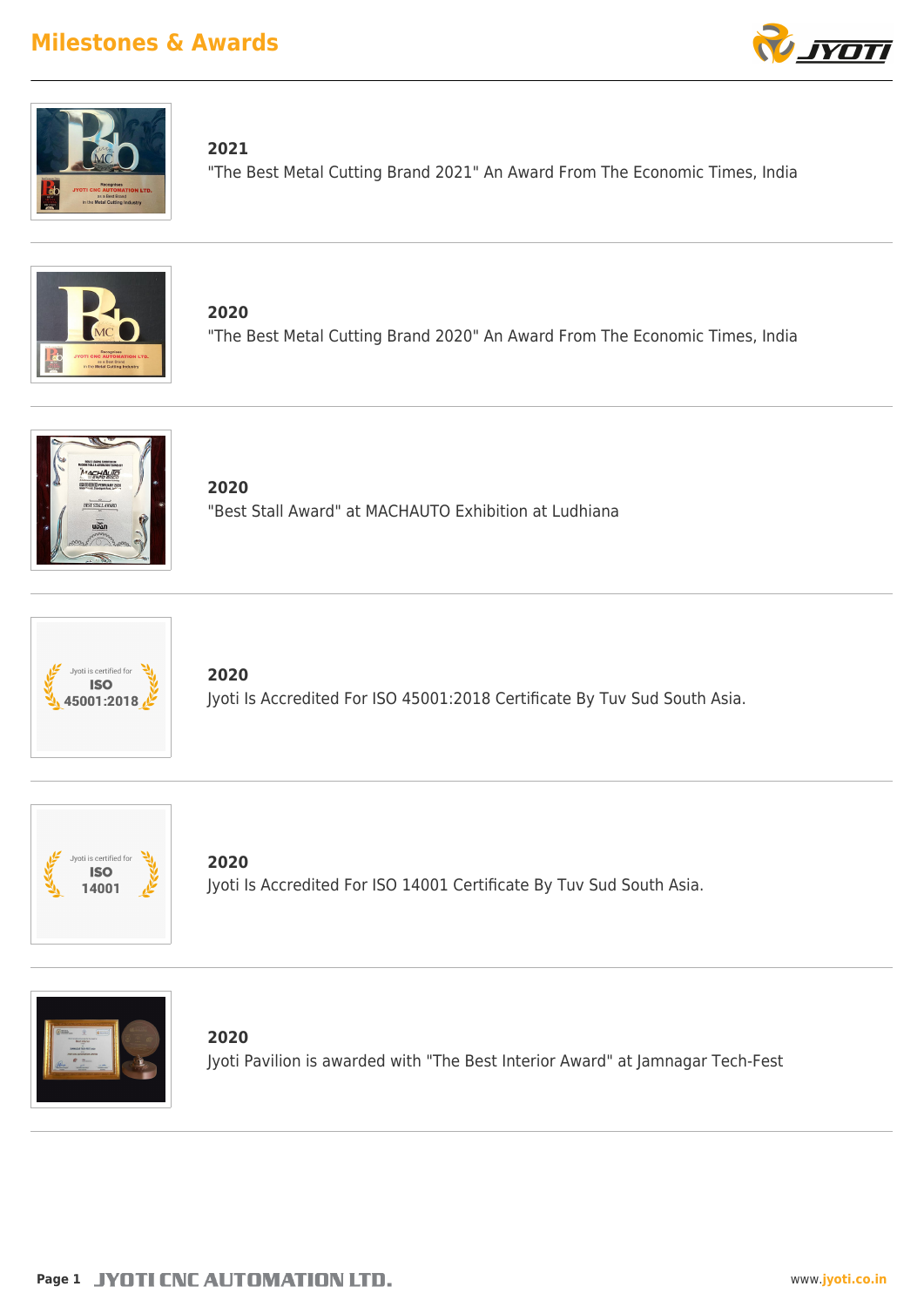



### **2019**

"The Best Metal Cutting Brand 2019" An Award From The Economic Times, India



### **2019**

Our Subsidiary Huron Graffenstaden, France is recognized with an award "Bring Ideas to the life award 2019" by Siemens, Germany



### **2019**

JYOTI Has been Awarded the "BEST INNOVATIVE PRODUCT AWARD" in Medium & Large Industry category in the ongoing INTEC Exhibition @ coimbatore, INDIA.



## **2019**

Lexus award for "The Business Impact of Design" is yet another feather in the cap of Design Excellence achieved by team Jyoti.



**2018** Best Metal Cutting Brands 2018.



**2018** Quality Circle Awards.



### **2017**

2nd prize at National Convention on Quality concepts held at Mysuru, Karnataka. Organized by "Quality Circle Forum Of India".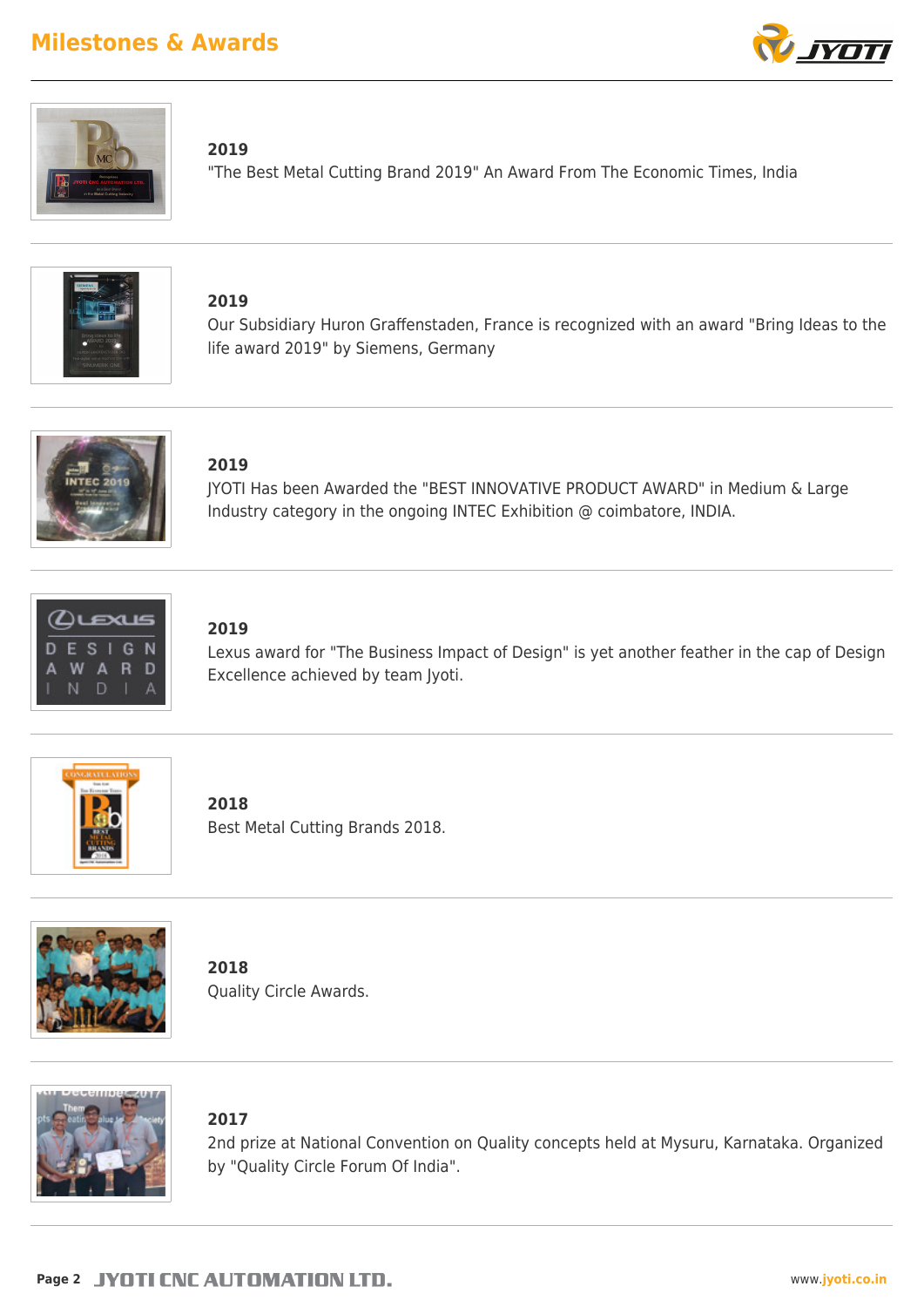



### **2017**

Team Jyoti has won 4 Gold Awards at Quality Circles state level competition held at Baroda by Quality Circle Forum of India in Sept'17.



**2017** Award for the best innovative product display at INTEC Exhibition, Coimbatore.



### **2017**

FIE Foundation Trust Award at IMTEX'17, Bangalore for designing and developing first ever Indian Multi - Tasking Machine (MTX 300).



### **2016**

Jyoti Is Accredited For OHSAS 18001 By Tuv Sud South Asia.



### **2016**

Jyoti Is Accredited For ISO 14001 By Tuv Sud South Asia.



### **2016**

Team Jyoti has won 1 Gold Award at Quality Circles state level competition held at Baroda by Quality Circle Forum of India in Sept'16.



### **2015**

Team Jyoti has won 5 Gold Awards at Quality Circles competition held at Baroda by Quality Circle Forum of India in Sept'15.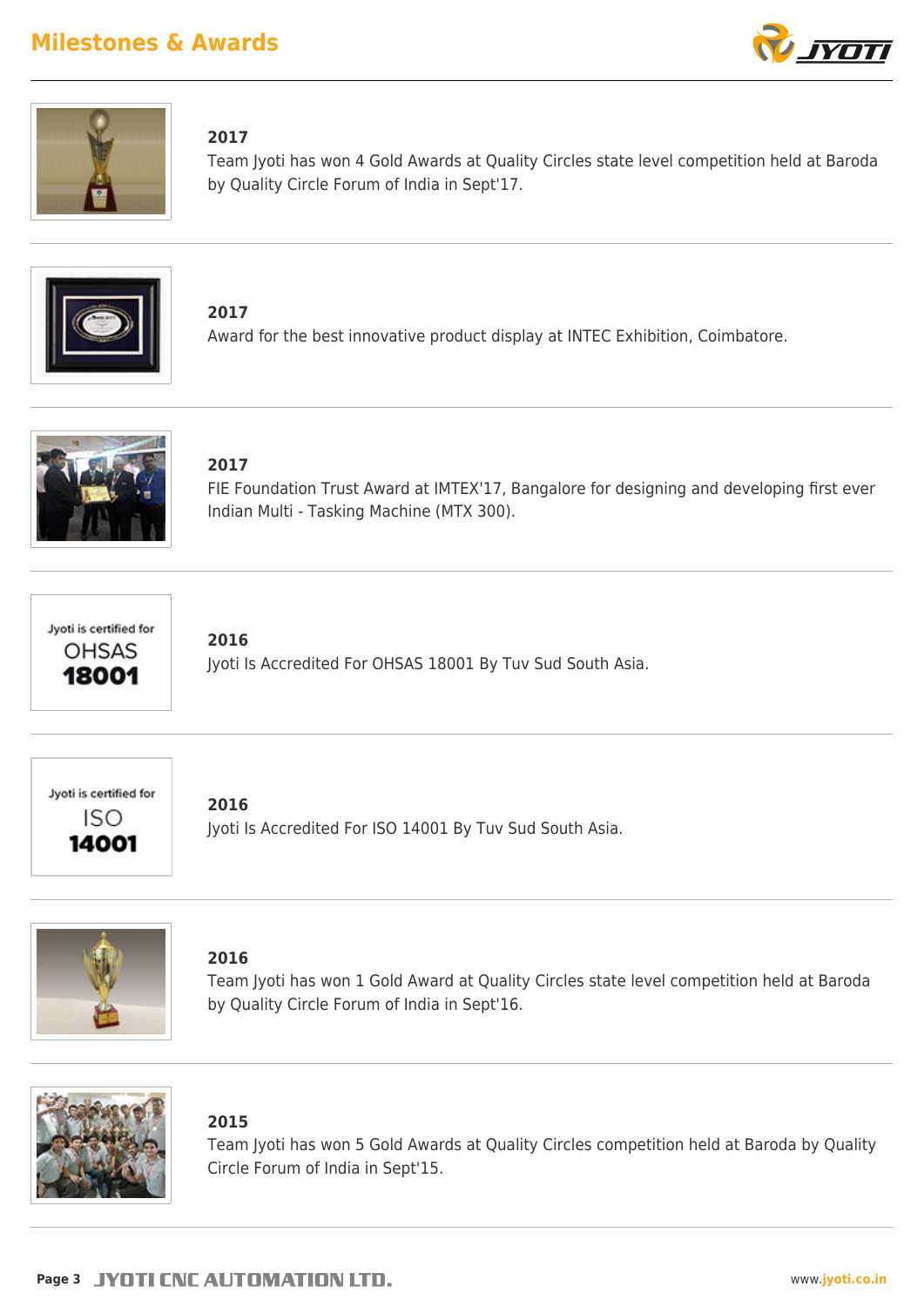



### **2014**

Jyoti is awarded with the Golden Award at CSR Competition held by Quality Circle Forum of India.



**2014** Jyoti is awarded with the Golden Award at 5S Competition held by Quality Circle Forum of India.



**2013** Mr. Parakramsinh Jadeja CMD Jyoti awarded with An Outstanding Entpreneuship Award.



**2012** Jyoti awarded with Golden Award at 5S Competition held by Quality Circle Of India.



**2011** Jyoti has won PLATINUM AWARD for the best DISPLAY AND TECHNOLOGY at ENGIMACH'11.



**2011** Jyoti is awarded with the DESIGNOMICS AWARD'11 at World Brand Congress at Mumbai.



**2011**

Jyoti has won 5S competition award from Quality Circle Forum of India.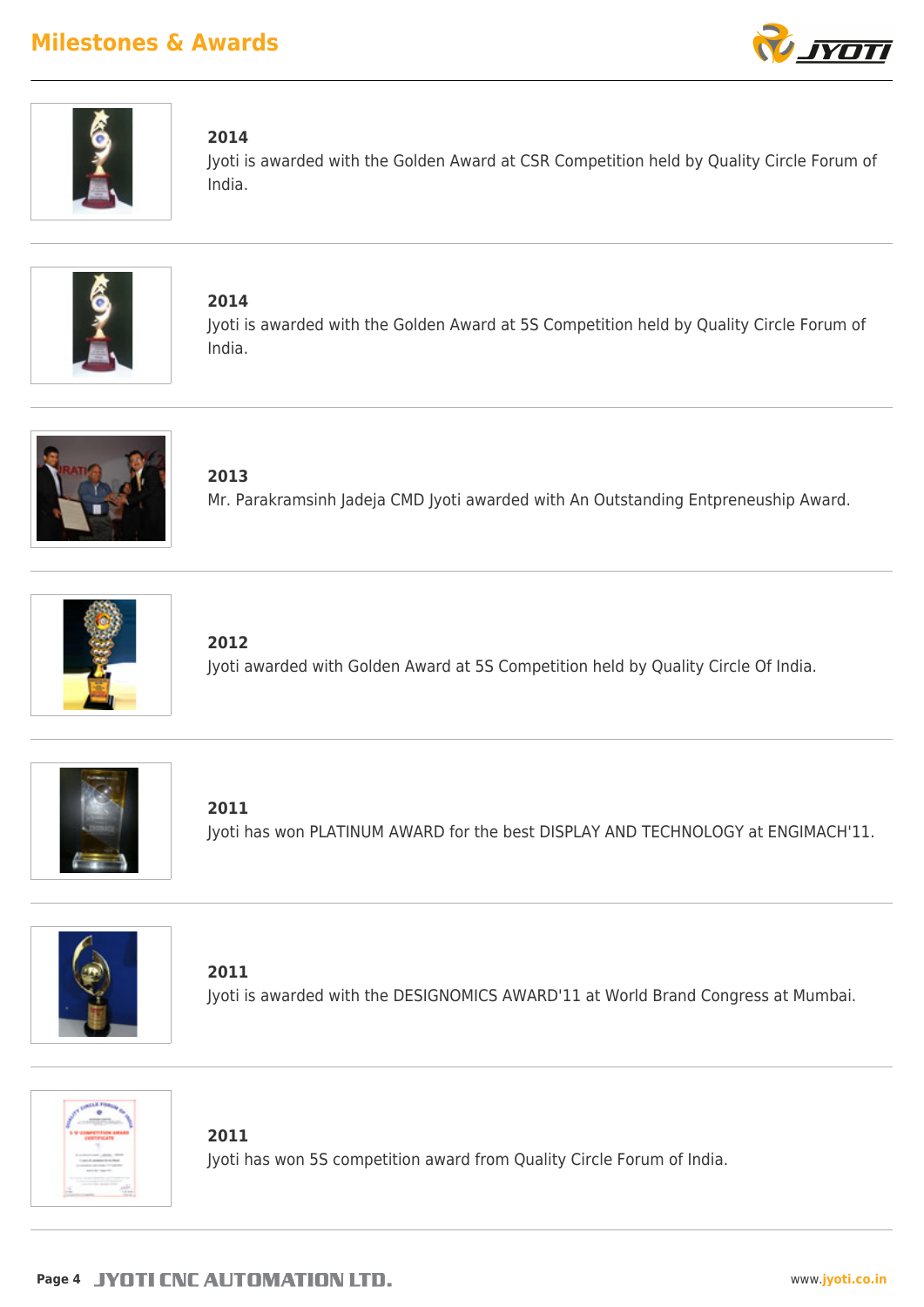



### **2010**

Quality Certification upgraded to ISO 9001:2008.



**2008** Meaningful Technological Innovation Award at Engimach'08 held at Ahmedabad.



**2008** Jyoti won Meaningful Technological Innovation Award Engimach'08 held at Ahmedabad.



## **2007**

Acquired Huron Graffenstaden at Strasbourg, France which is one of the most reputed high tech CNC machine manufacturing company of Europe, catering machines to sophisticated Aerospace and Automobile industries.



### **2006**

Jyoti won black Pearl Award for Display & Demonstration of Best Innovative Technology at ENGIMACH 2006.



**2006** Jyoti Huron-France Tie up.



**2006** Export House Certification.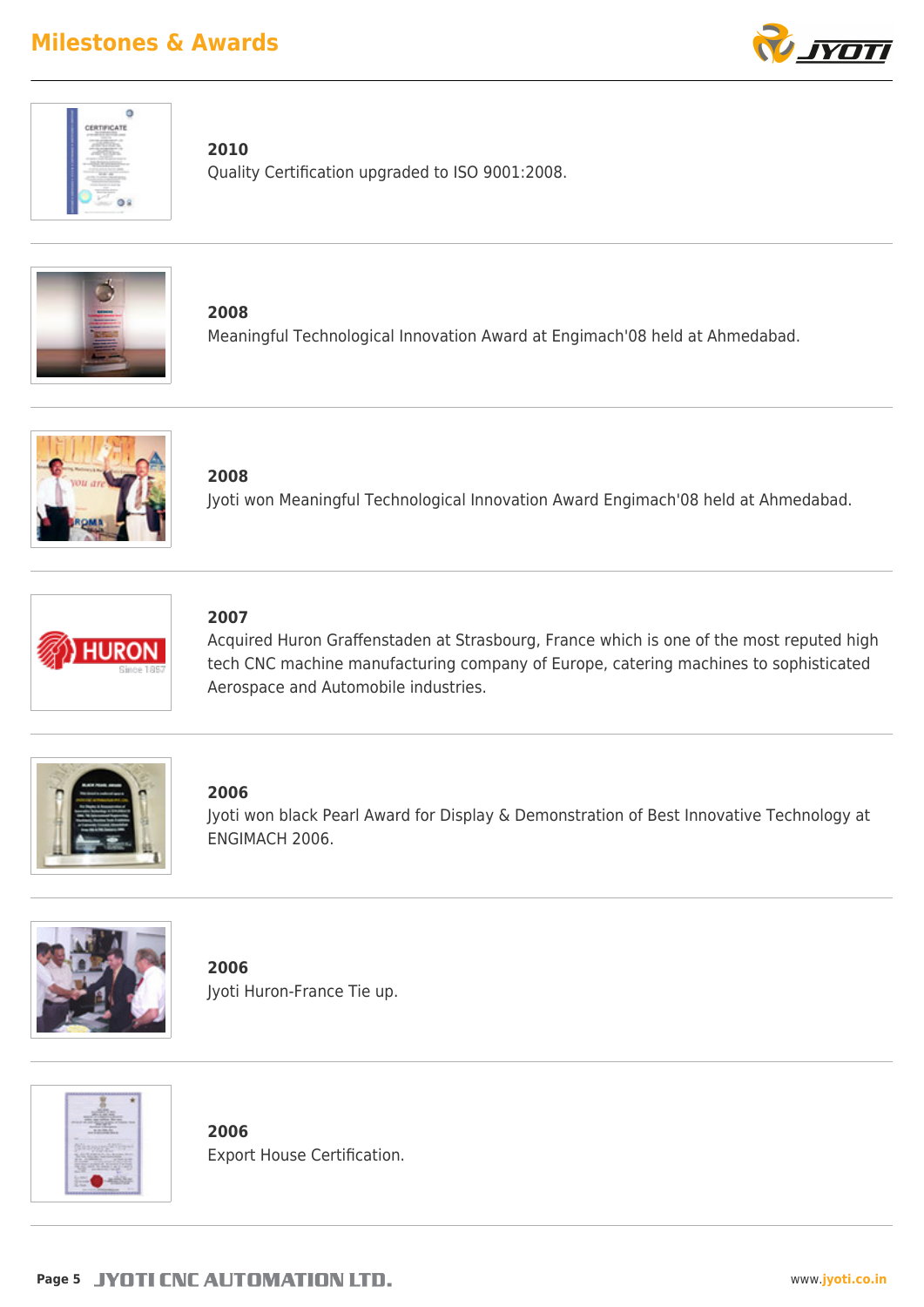



### **2005**

Mr. Parakramsinh Jadeja CMD was Honored with the CII Best Entrepreneurship of the year award for 2004-05.



**2004**

Jyoti won CMTI-PMT Trust Award in IMTEX' 2004 for the Best Innovative Machine Design "VMC 70 Linear".



**2004** Jyoti won FIE award for Engineering Excellence in the IMTEX" 2004 "SECT".



**2004** Achieved CTTI-PMT. Award for "The Best Innovative Design" IMTEX' 2004 Mumbai.



**2004** Designed and Manufactured CNC lase cutting machine for Diamond Industry.



**2004** Achieved FIE foundation award for CNC oval turning machining during IMTEX' 2004.



**2004**

Acquired the prestigious "CE Safety Markings" for our products.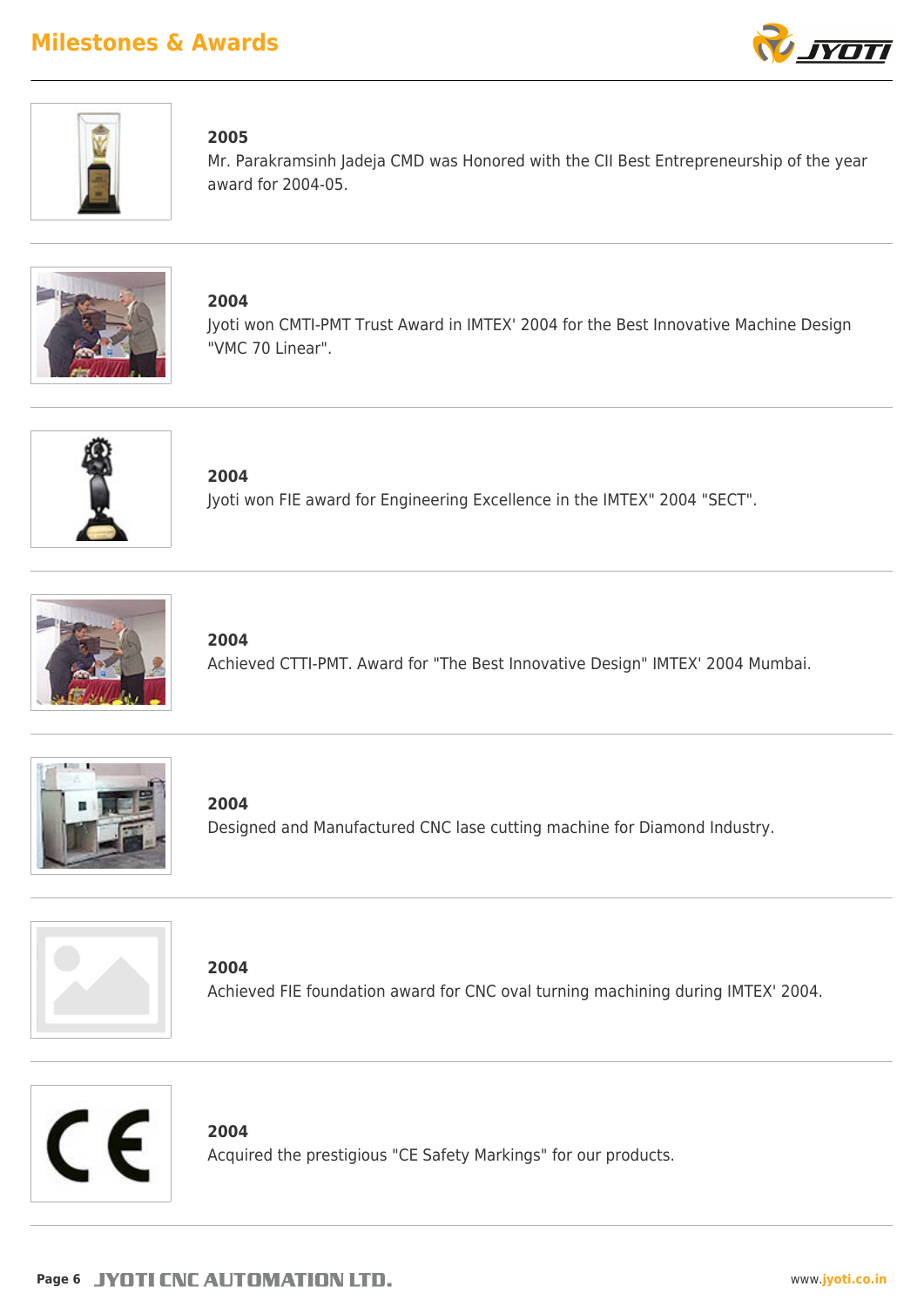



### **2003**

Participation in EMO 2003 at Milano, Italy. Achievement of ISO 9001:2000 Certification from TUV.



**2002** Jyoti won Award for the Best Innovative Technology Display in ENGIMACH 2002.



### **2002**

Participated in ENGIMACH' 02 organized in Ahmedabad. Honored with "The Best Innovative Technology Display" award at the show. Participated in "TAGMA" at Mumbai www.tagmaindia.org Participated in National Manufacturing Technology Show (NMTS) at Bangalore.



### **2001**

Jyoti won THE MACHINIST award in IMTEX' 2001.



### **2001**

Designed and Manufactured "SECT" The Indian machine for non-circular turning applications.



### **2001**

Designed and Manufactured "VMC 40 Linear" The Indian machine having linear motors introduced to get higher dynamics for faster production rates.



### **2001**

Honored with the CMTI-PMT award for "The Best Innovative Machine Design" at IMTEX 2001.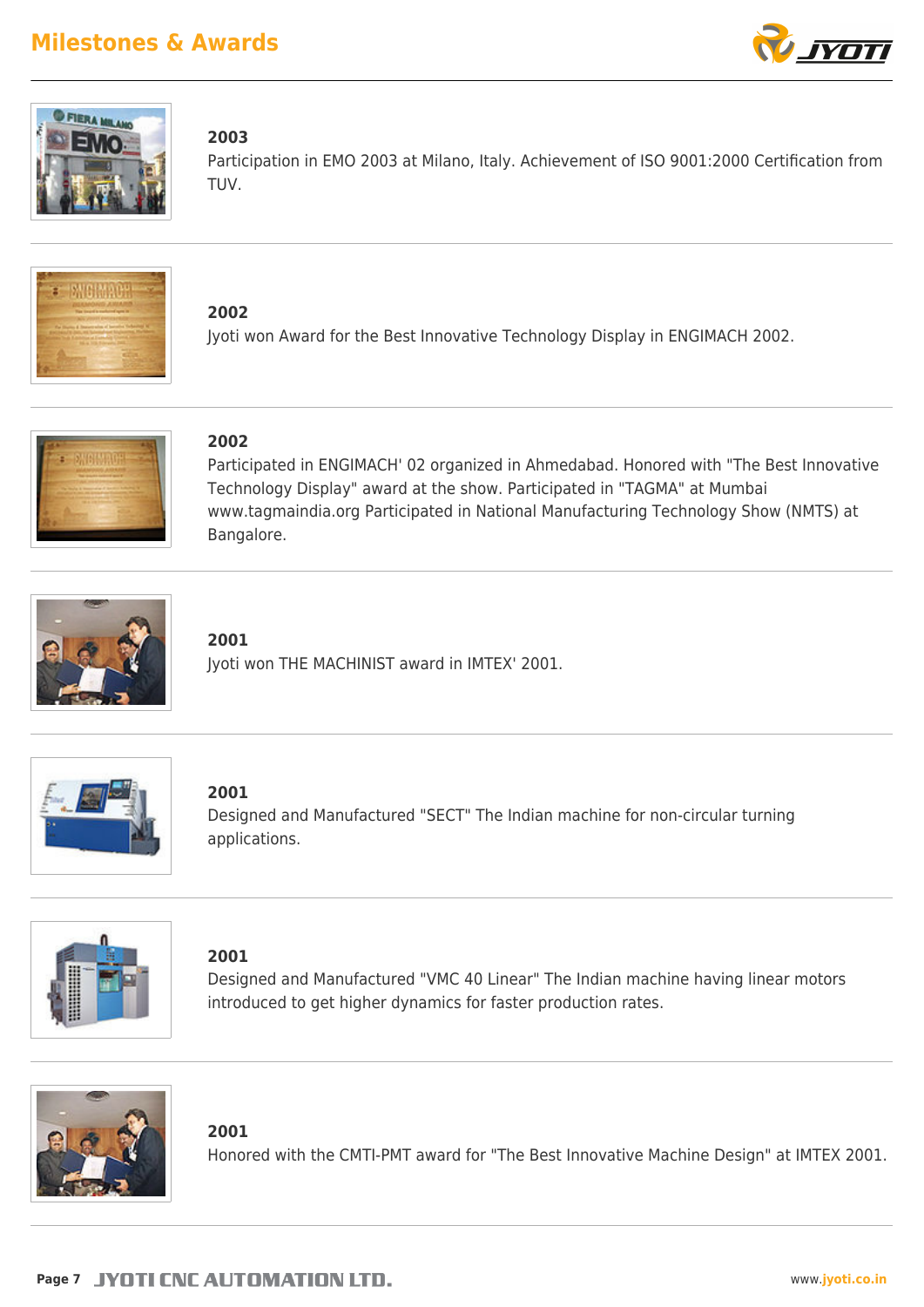



### **2001**

Honored with the Machinist award for "The Best Stall in IMTEX' 2001".



### **2000**

Achieved the international standard of quality mgmt. system an ISO 9001:1994 certification from TUV Designed and Manufactured first CNC turn mill center & participation in INTEC' 2000 at Coimbatore.



**1997**

Designed and Manufactured first CNC turning center in Gujarat.



**1996**

Designed twin spindle (chucker) type machine. The first in Rajkot.



**1994**

Designed several special purpose machines that helped textile industry to bring substantial price reduction in component manufacturing.



**1992** Designed all geared head lathes.



**1989** Introduced trouble free gear-boxes for small lathes.